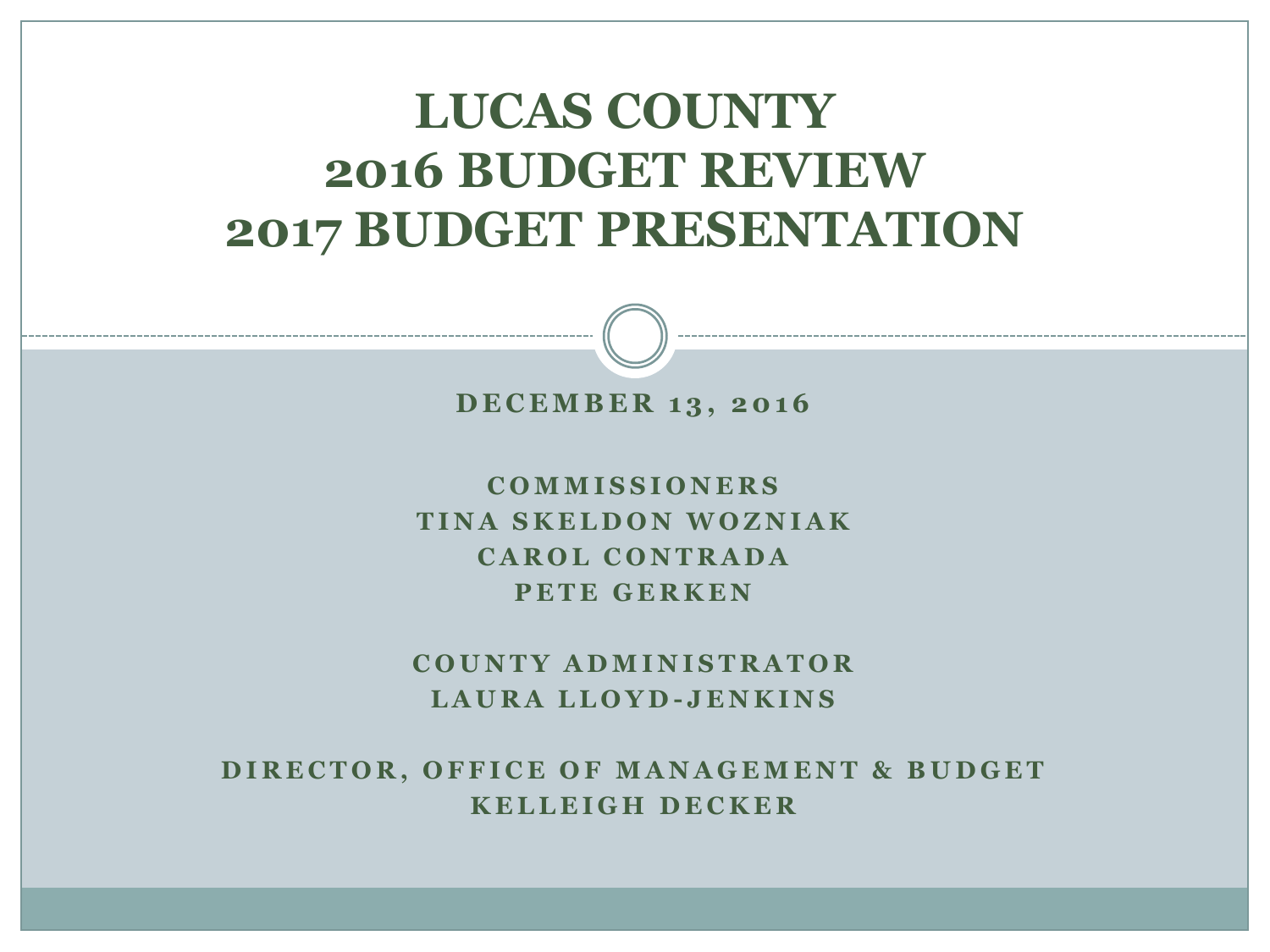| <b>2016 Budget Review</b> |               |        |  |  |  |
|---------------------------|---------------|--------|--|--|--|
| <b>Total Budget</b>       | \$574,909,394 | 100%   |  |  |  |
| <b>General Fund</b>       | \$148,451,319 | 25.82% |  |  |  |
| Non-General<br>Fund       | \$426,458,075 | 74.18% |  |  |  |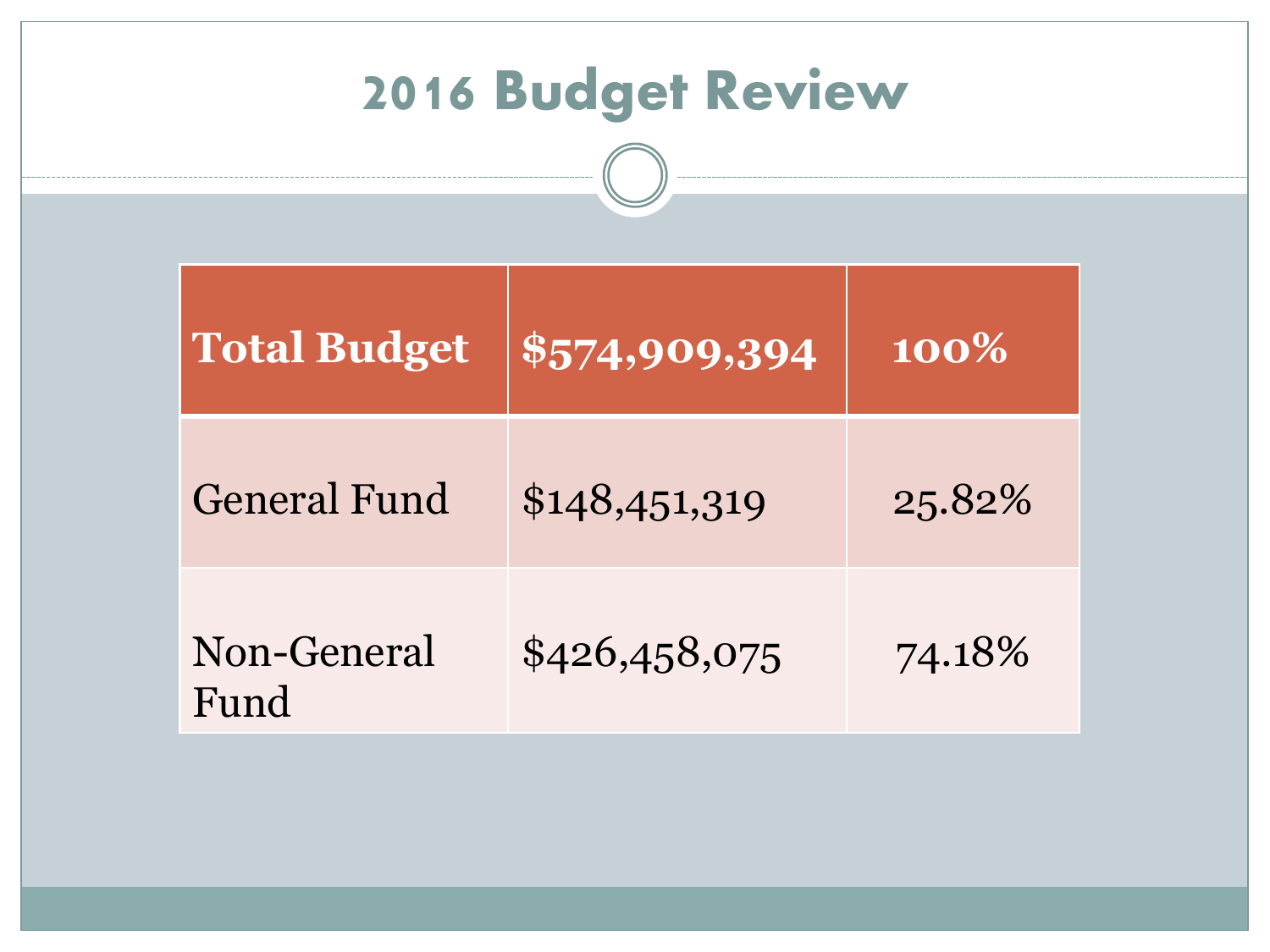# **2016 Budget Review**

| <b>Original Budget</b> |
|------------------------|
|------------------------|

| <b>Revenue</b>                             | \$148,822,170     |
|--------------------------------------------|-------------------|
| <b>Total Expenses</b>                      | $(\$148,451,319)$ |
| <b>Fund Balance</b>                        | \$370,851         |
| <b>One-Time Transfer</b><br>to GF Reserves | $(\$370,851)$     |
| <b>EOY Balance</b>                         | \$0.00            |

| <b>Revised Budget</b>                                       |                         |  |  |  |  |  |
|-------------------------------------------------------------|-------------------------|--|--|--|--|--|
| <b>Revenue</b>                                              | \$152,095,419           |  |  |  |  |  |
| <b>Total Expenses</b>                                       | $(\sqrt{3152,036,550})$ |  |  |  |  |  |
| <b>Fund Balance</b>                                         | \$58,869                |  |  |  |  |  |
| <b>One-Time</b><br><b>Transfer to GF</b><br><b>Reserves</b> | $(\$58,869)$            |  |  |  |  |  |
| <b>EOY Balance</b>                                          | \$0.00                  |  |  |  |  |  |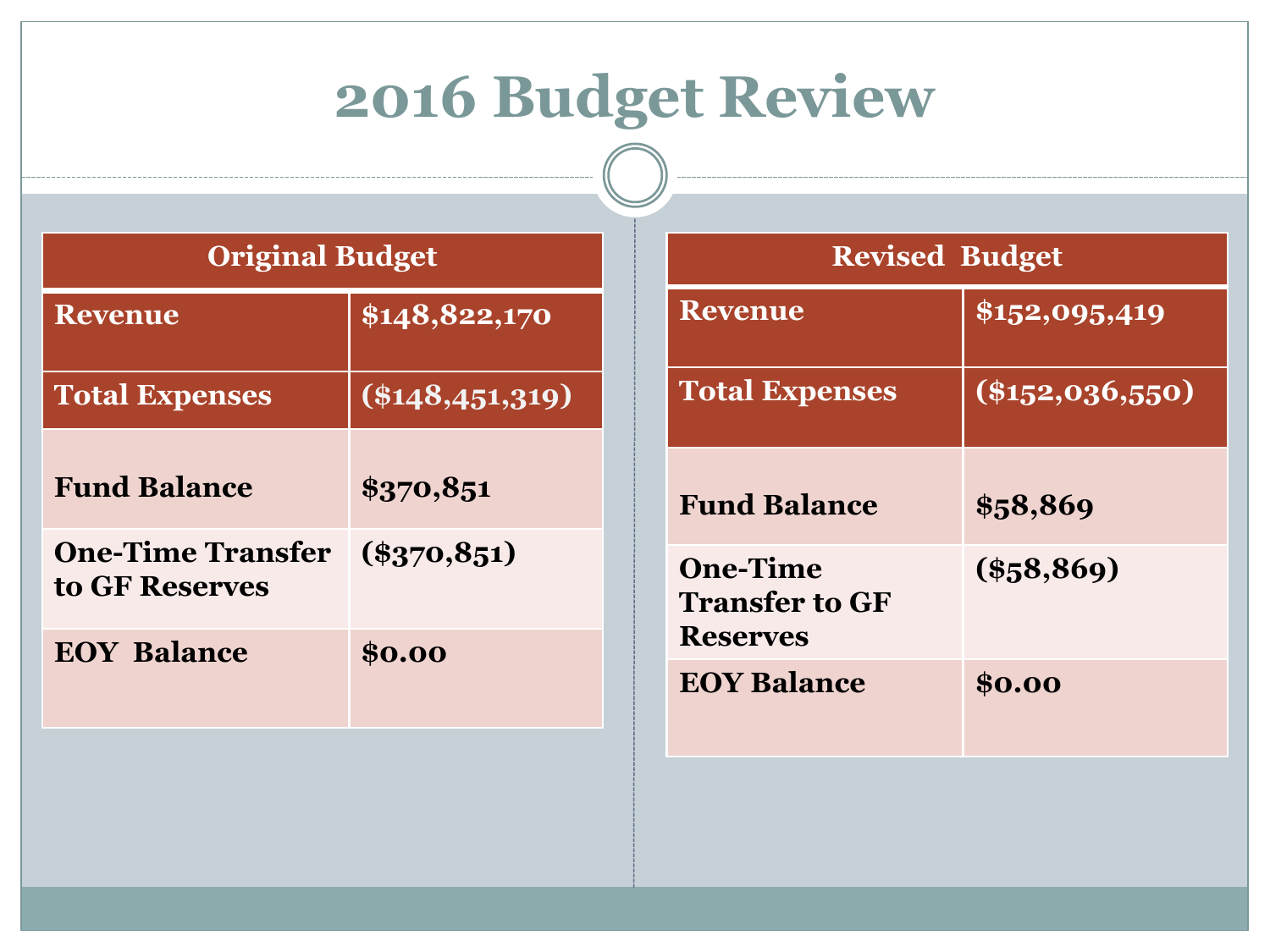### **Priority Policy Areas**

**Safety & Justice Reform Water Quality & Sustainability Economic & Workforce Development Immigration & Inclusion Operational Efficiencies**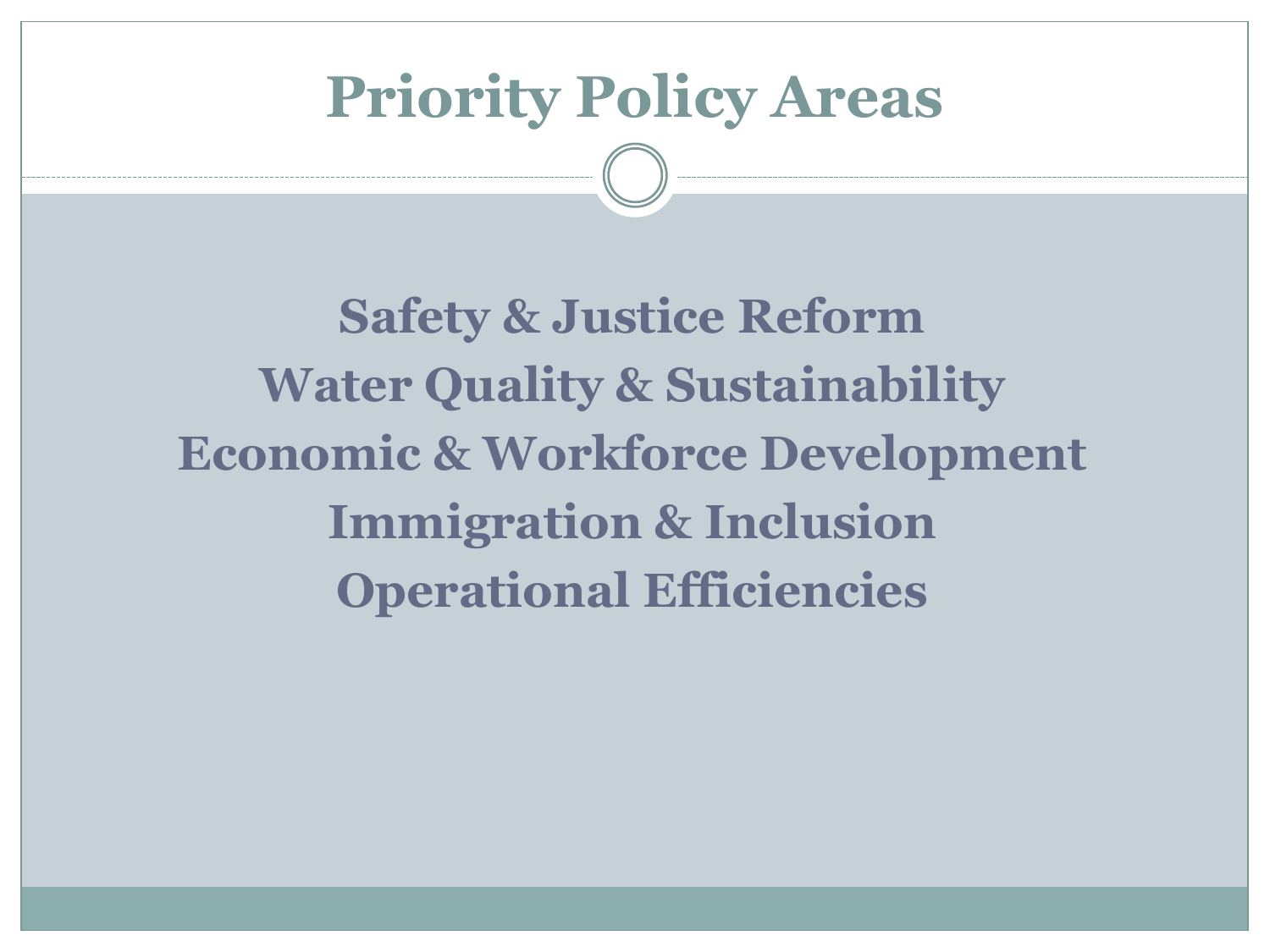# **Safety and Justice Reform**

- **Implemented a first of its kind risk-based administrative release policy:**
	- $\times$  Reduced locally sentenced population by 23%
	- $\times$  Reduced system-wide cost by \$3.36M annually
- **Evidenced-Based Pre-Trial Risk Assessment & Services**
	- $\times$  No-Show pre-trial defendants decreased from 41% to 29% 13% Reduction
	- Pre-trial defendants arrested while on release:  $50\%$  reduction
	- $\times$  Violent crimes committed while on pre-trial release:  ${\tt reduced\ from}$ 5% to 3%
- **Expanded use of Electronic Monitoring**
- **Investment in Lucas County Drug Court**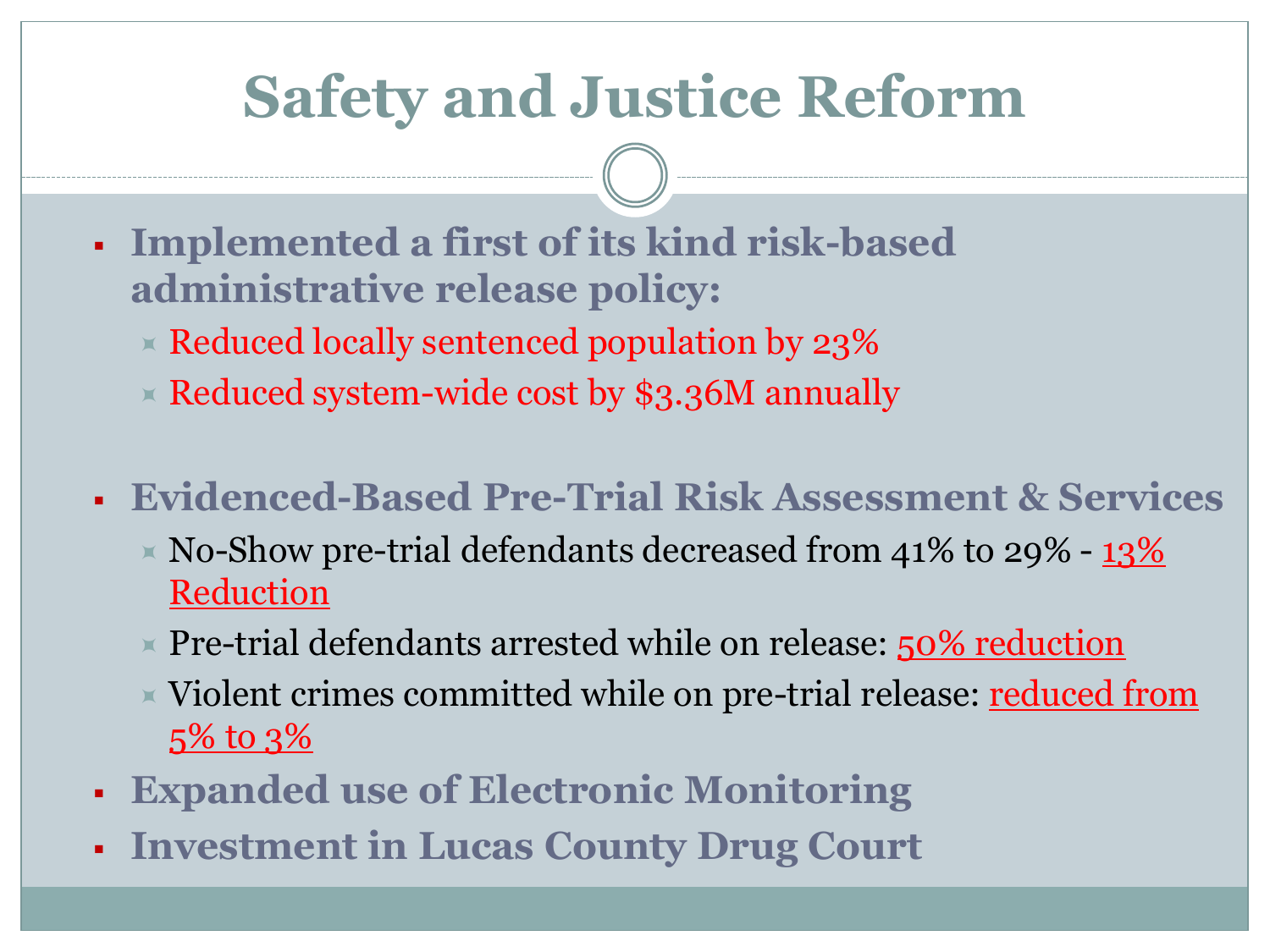## **Water Quality & Sustainability**

- **Clear Water 2 partnership with National Wild Life Federation for public outreach and education on harmful algal blooms**
- **Western Lake Erie Nutrient Source Inventory**
- **Neighborhood Sustainability toolkit/Sustainable Neighborhood Challenge**
- **Sustainable Business Recognition Program**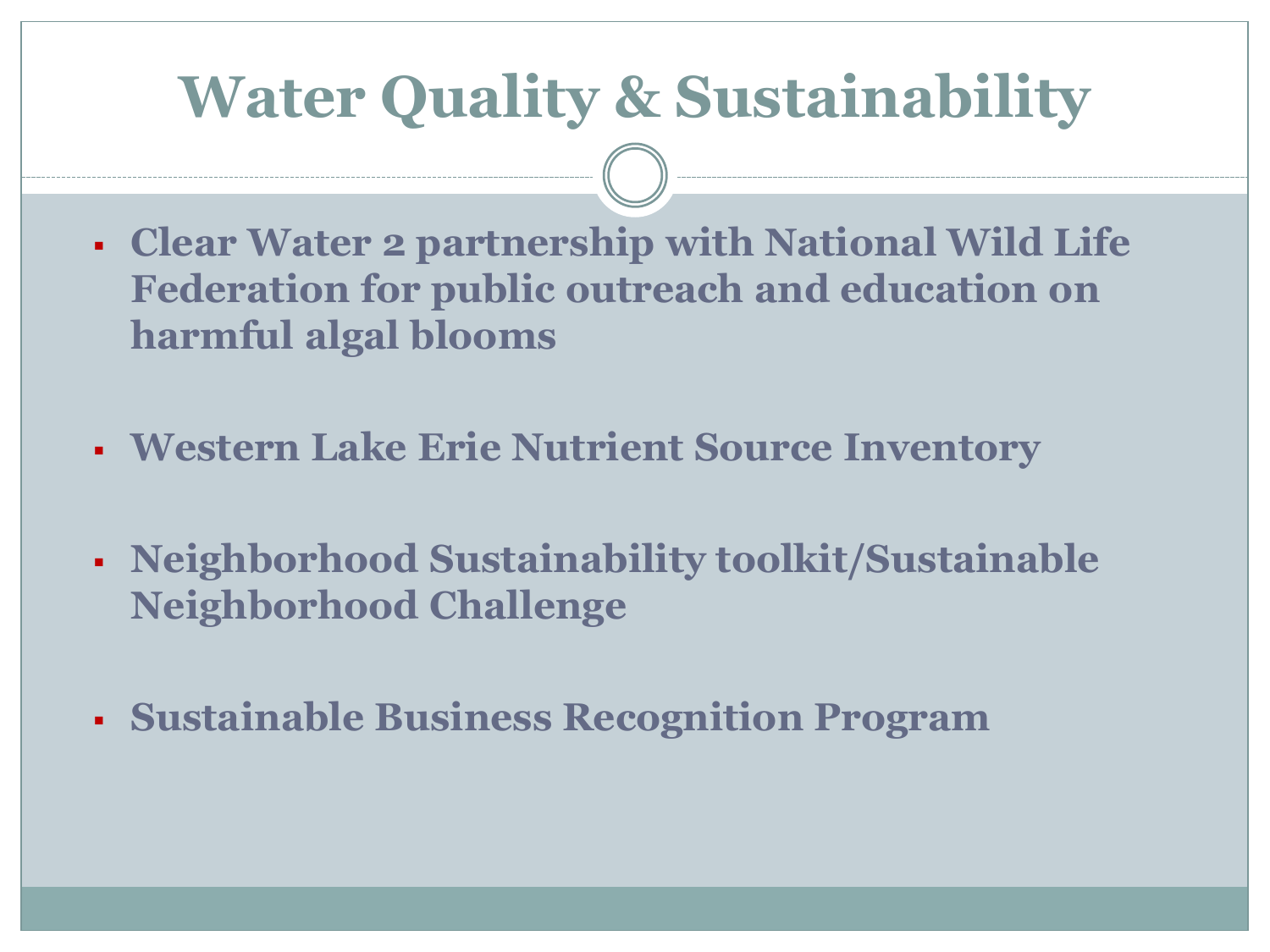## **Economic & Workforce Development**

- **Lucas County Builds Fund: an innovative investment tool to provide strategic funding for job creating development projects**
- **Assisted Dana Incorporated with \$750,000 in gap funding for their new manufacturing facility**
- **Invested in Convention and Visitors Bureau: Travel and Tourism has a \$2 billion economic annual impact to Lucas County**
- **Seagate Centre Study: study identified economic multiplier benefits a renovated Seagate Convention Centre would provide through additional convention traffic**
- **22nd Century Committee: collaborated on Downtown Master Plan to build on previous development successes**
- **Hensville Grand Opening: \$21 million project to renovated historic downtown buildings for a mixed-use development**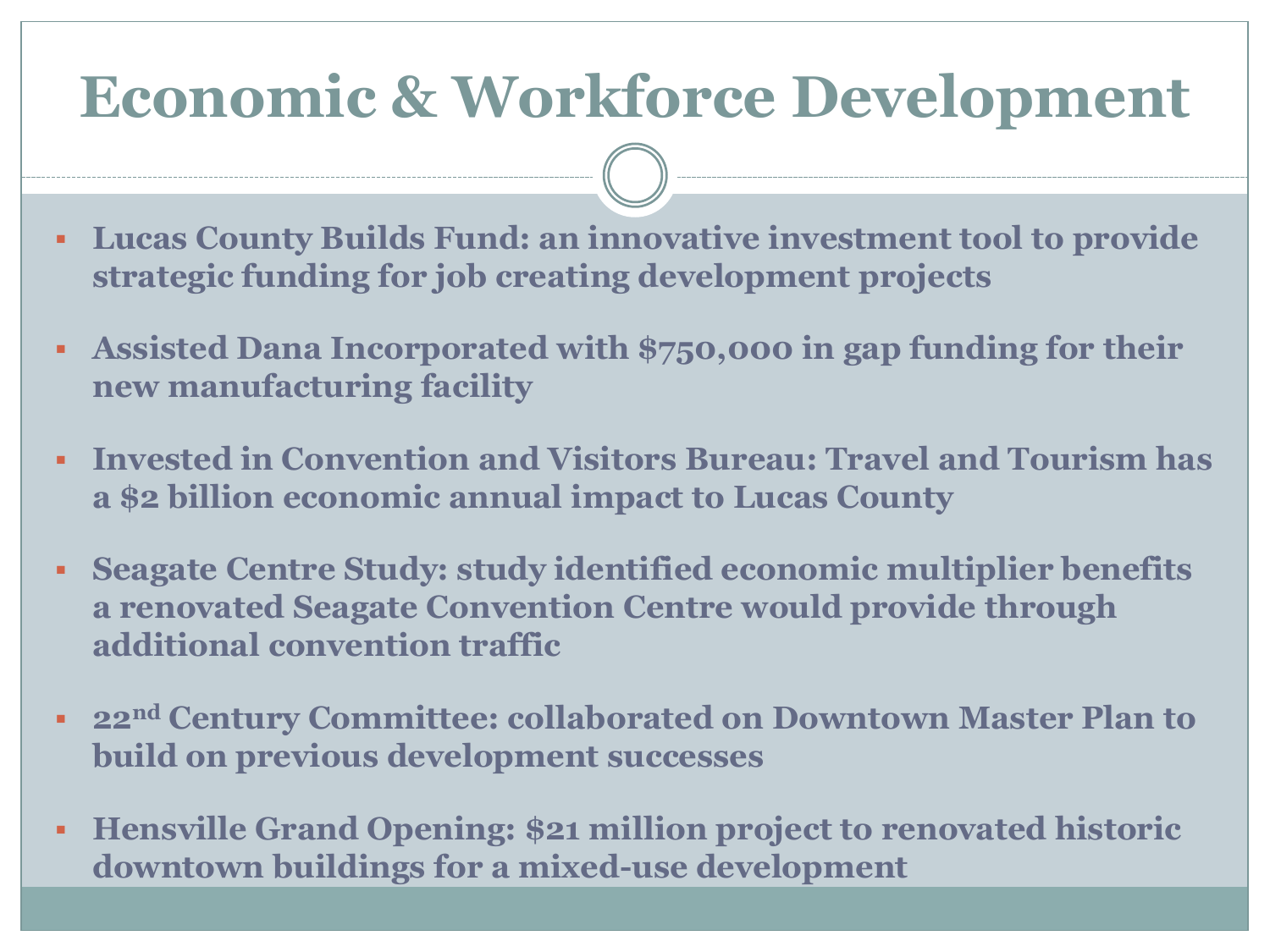### **Economic & Workforce Development**

- **WorkReady Manufacturing: ensure that the local workforce is prepared for the 1,000 new, high-paying manufacturing jobs coming to Lucas County**
- **WorkReady Express: a new short term transportation assistance program for low-income job-seekers in need of reliable transportation to and from work**
- **Northwest Ohio Pathway to Healthcare Careers : five year, \$15M federal grant to empower low-income individuals to obtain training needed in the healthcare field**
- **Lucas County Workforce Development Board: majority private sector body to align workforce development resources with the needs of area businesses**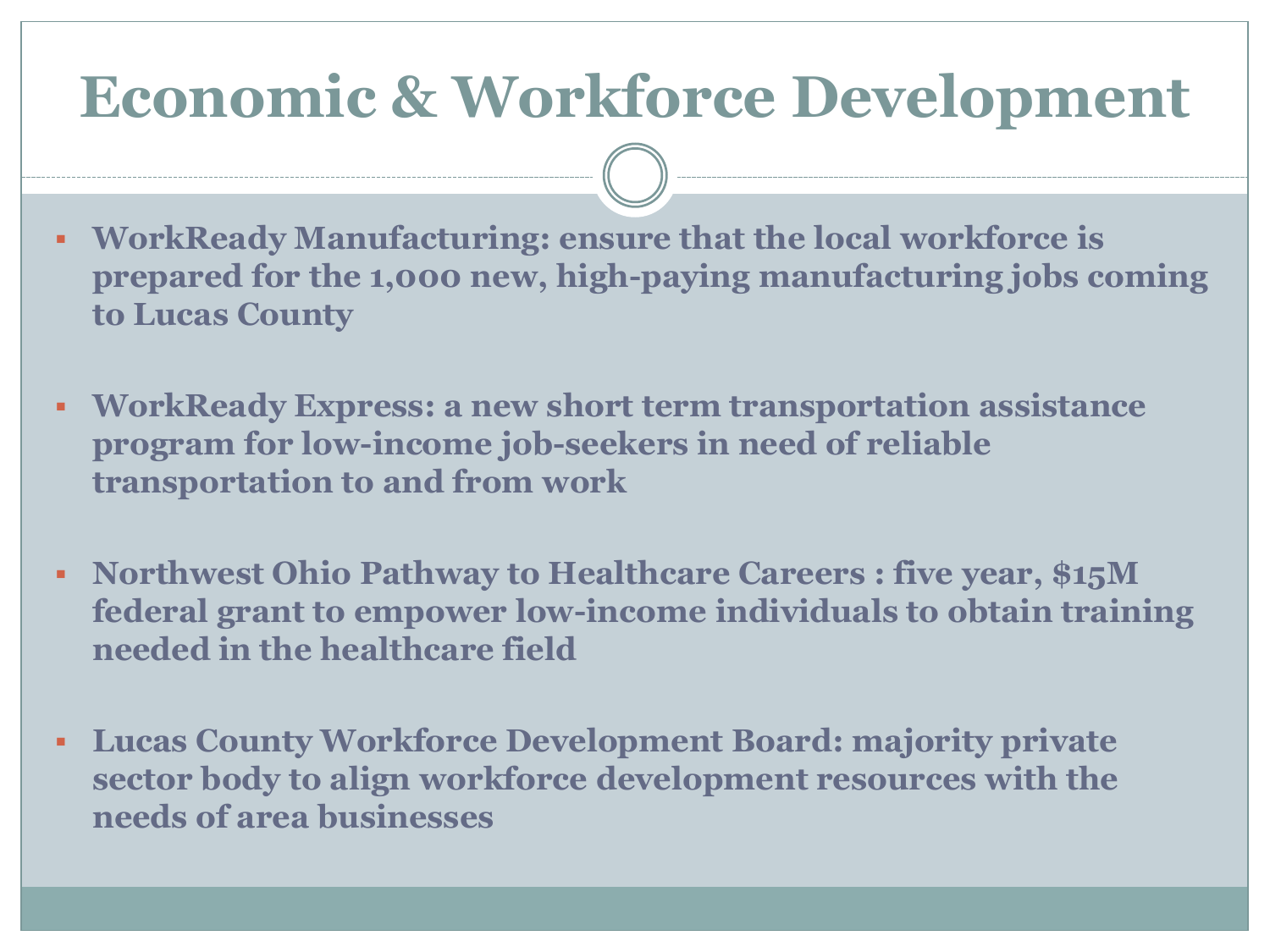# **Immigration & Inclusion**

- **Released Data Report - New Americans in Toledo: A snapshot of the demographic and economic contributions of immigrants**
	- Foreign-born migration is increasing and partially offsetting local population loss
	- New Americans in Toledo are 2x as likely to start a new business
	- Immigrants in Toledo wield considerable economic impact
		- $\times$  \$242M in spending power
		- \$31M in state and local taxes *(2010-2012 U.S. census' American Community Survey)*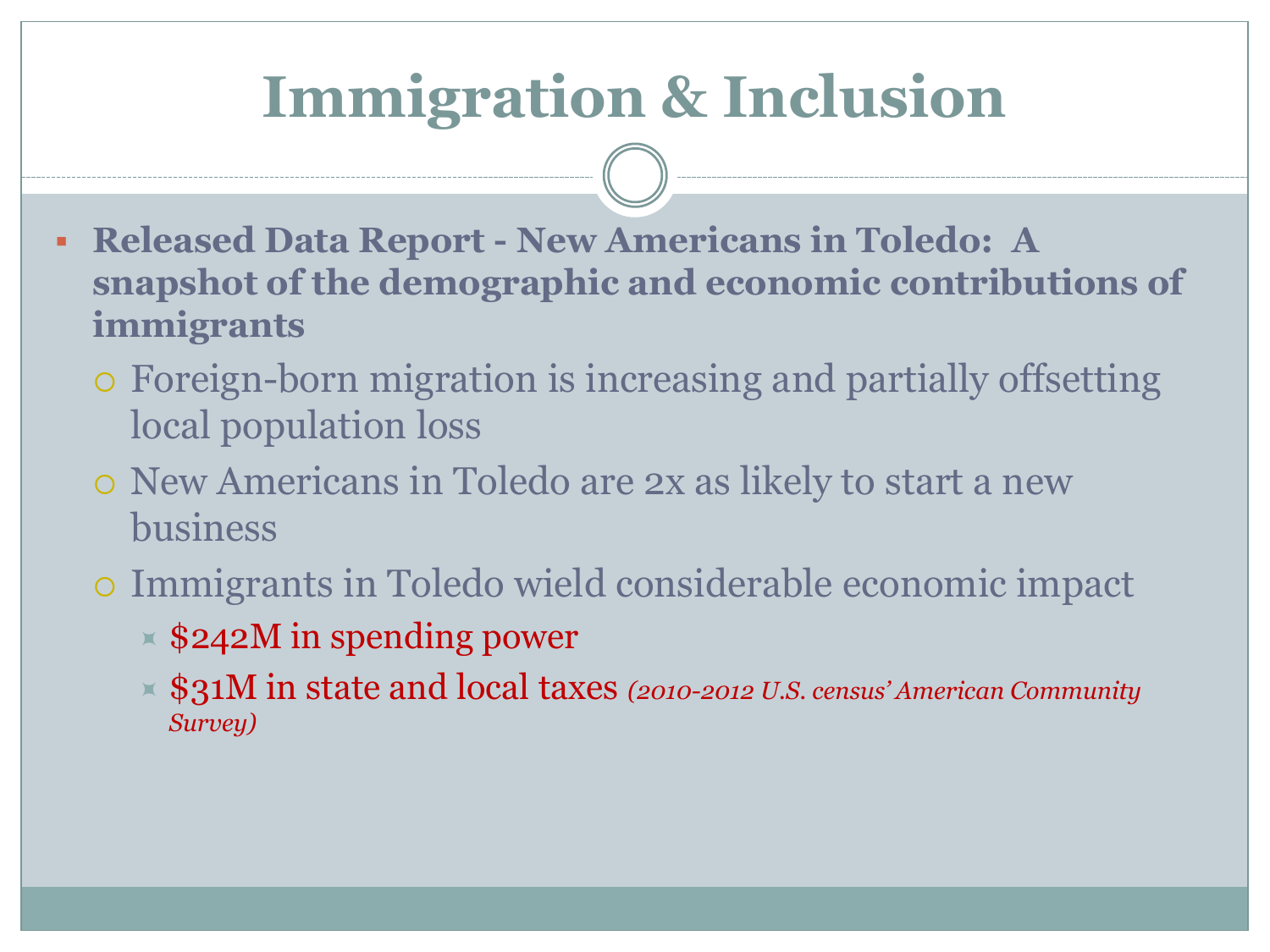# **Operational Efficiencies**

### **Technology Investments**

- Online Benefits Enrollment System (eff. Jan. 2017)
- Court Case Management System
- Planet Bids: Online Bid Management System
- Human Resource Management System (eff Spring 2017)

#### **Capital Investments**

- Owner of **37 properties** of totaling **2.6M SF**
- 27 primary properties owned and funded by the General Fund
- Capital investments from 2007-2013, on average \$795K annually
- Capital investments from 2014 2016, on average **\$3.3M annually**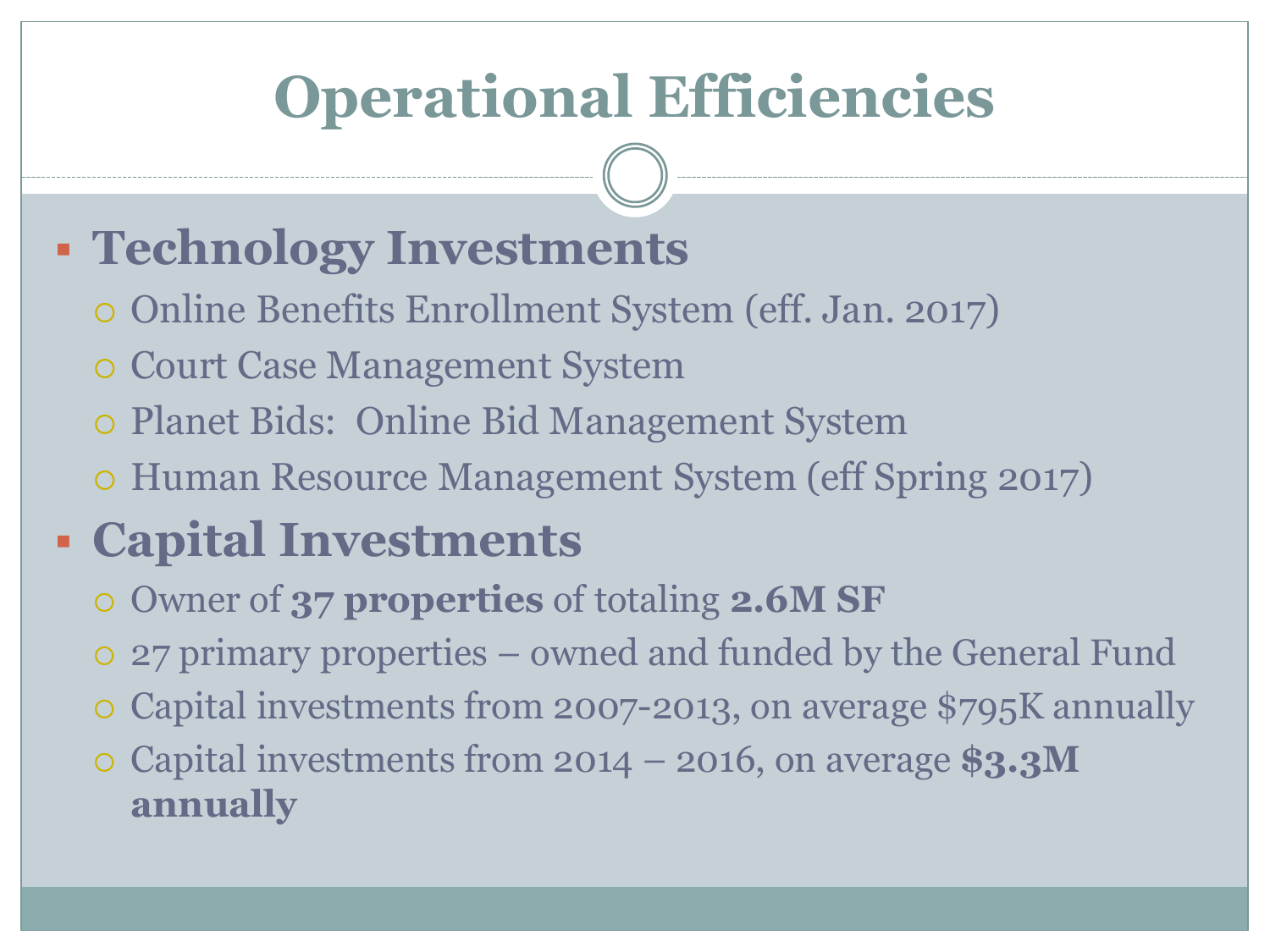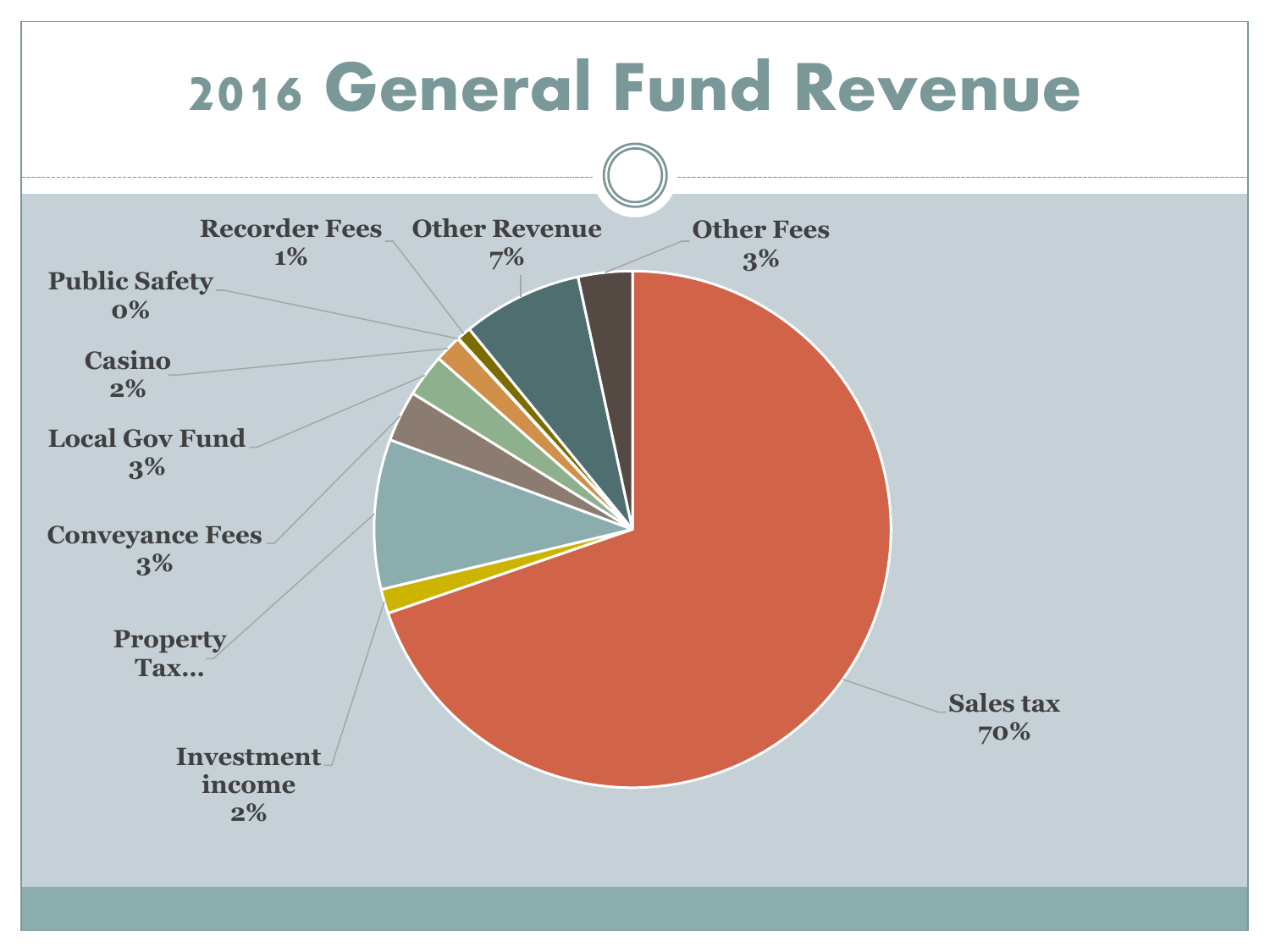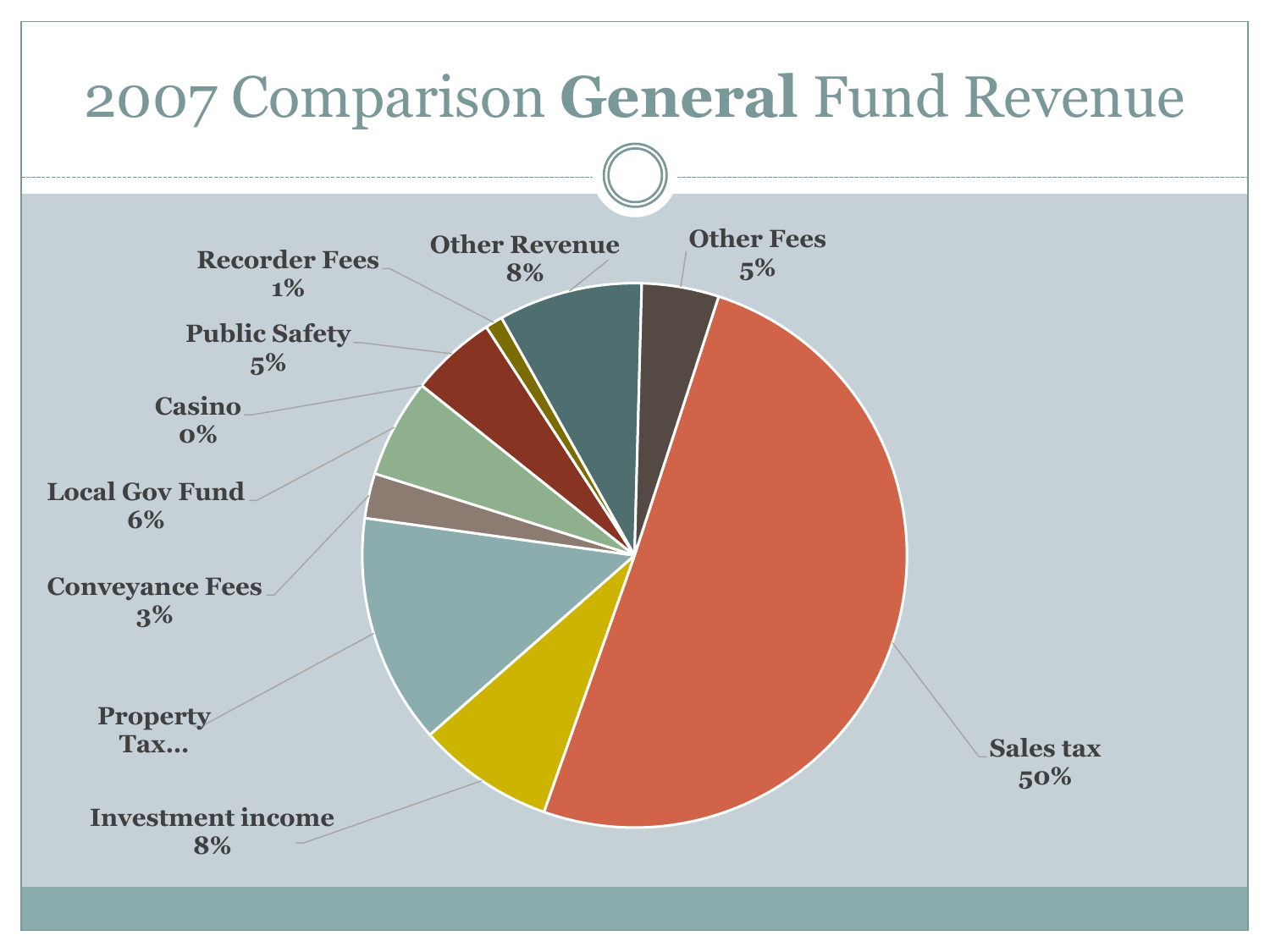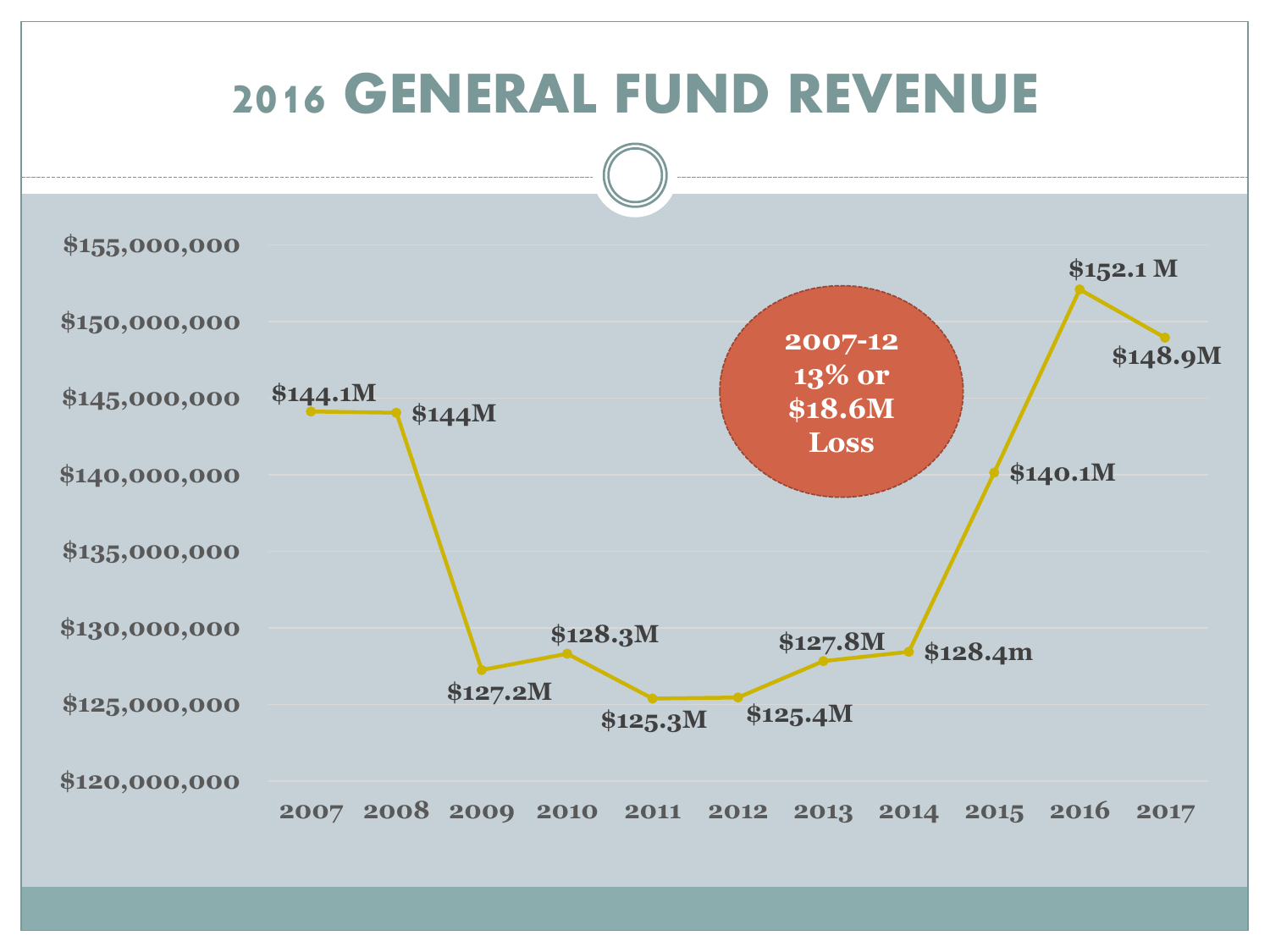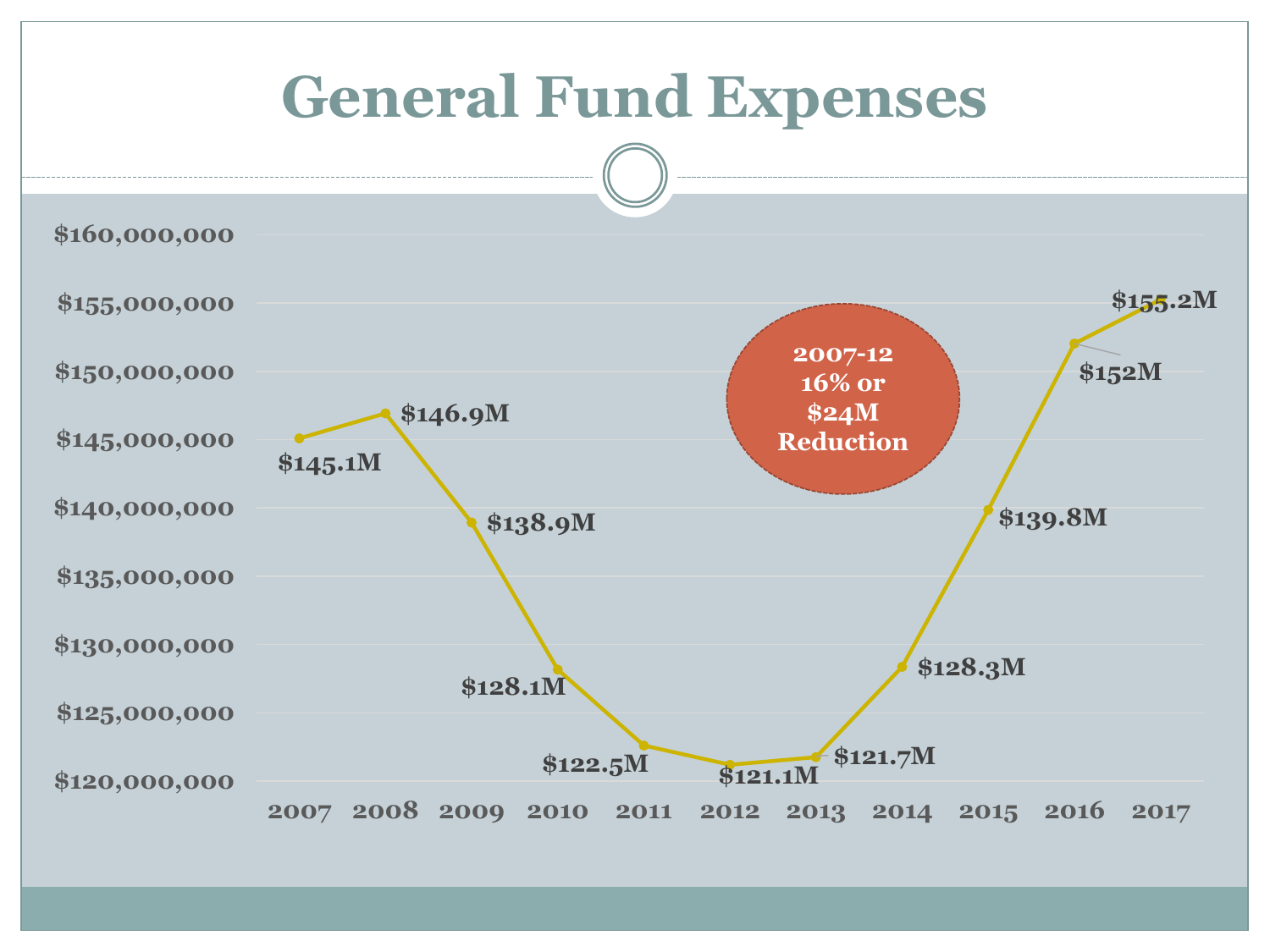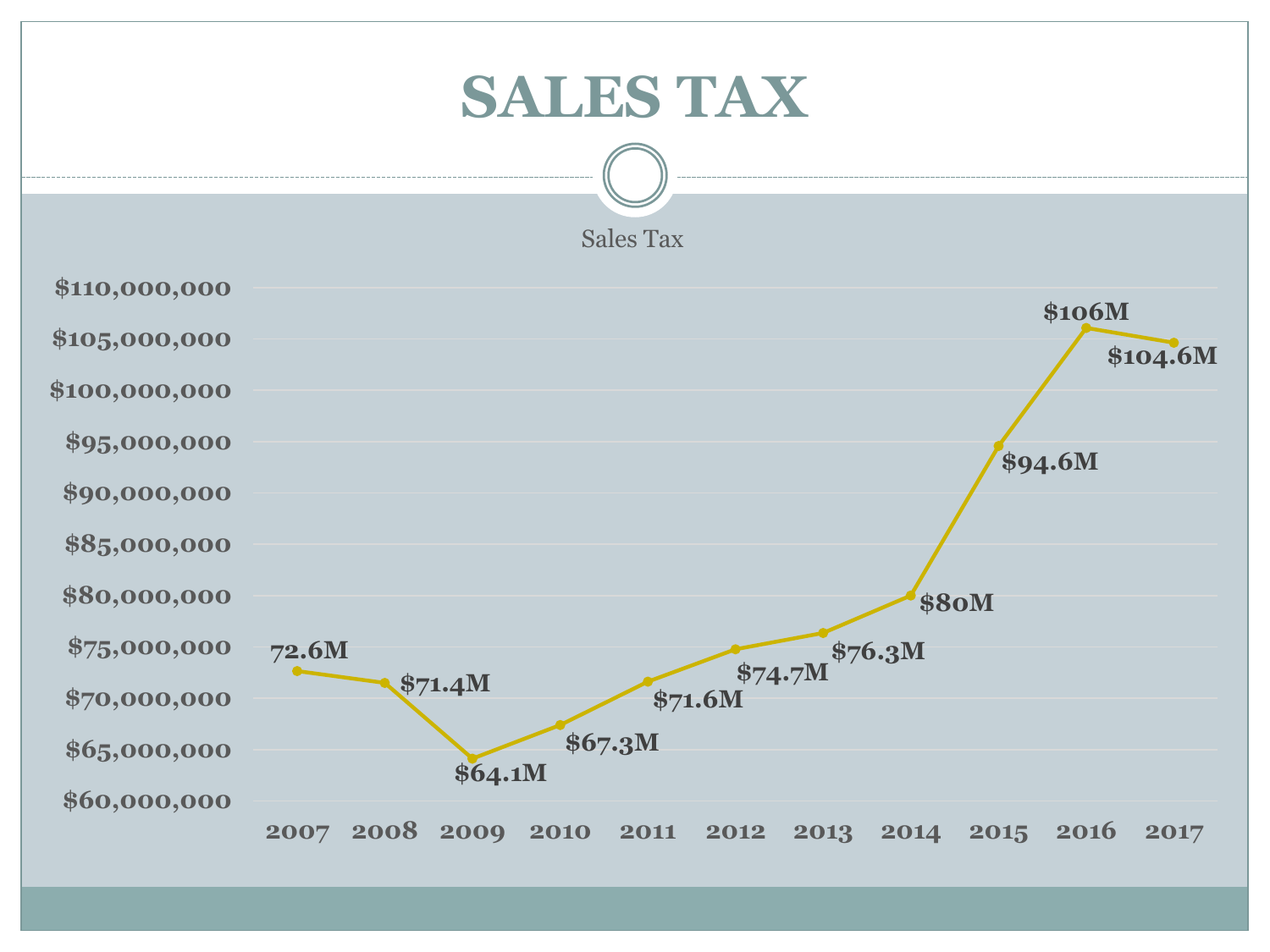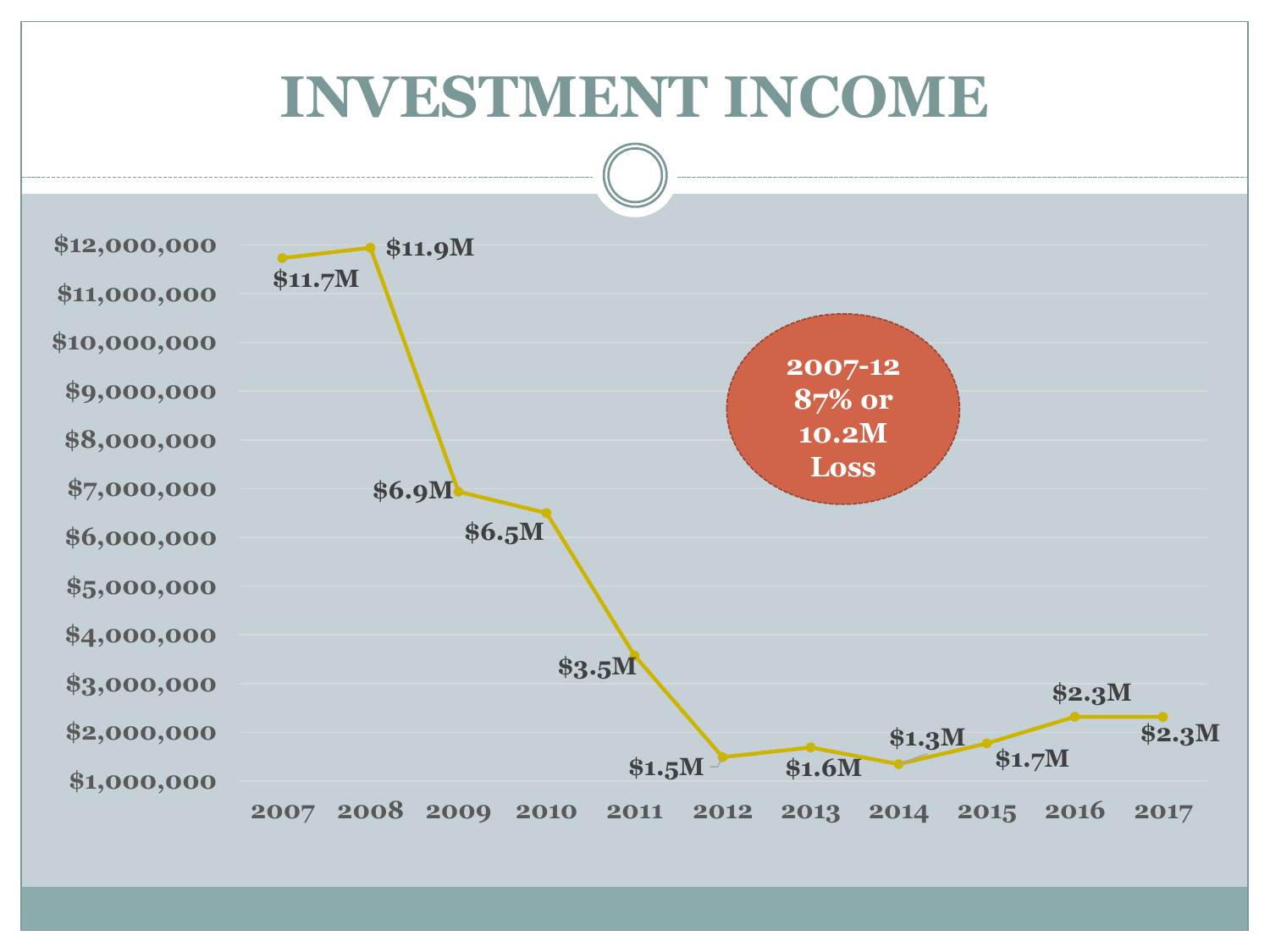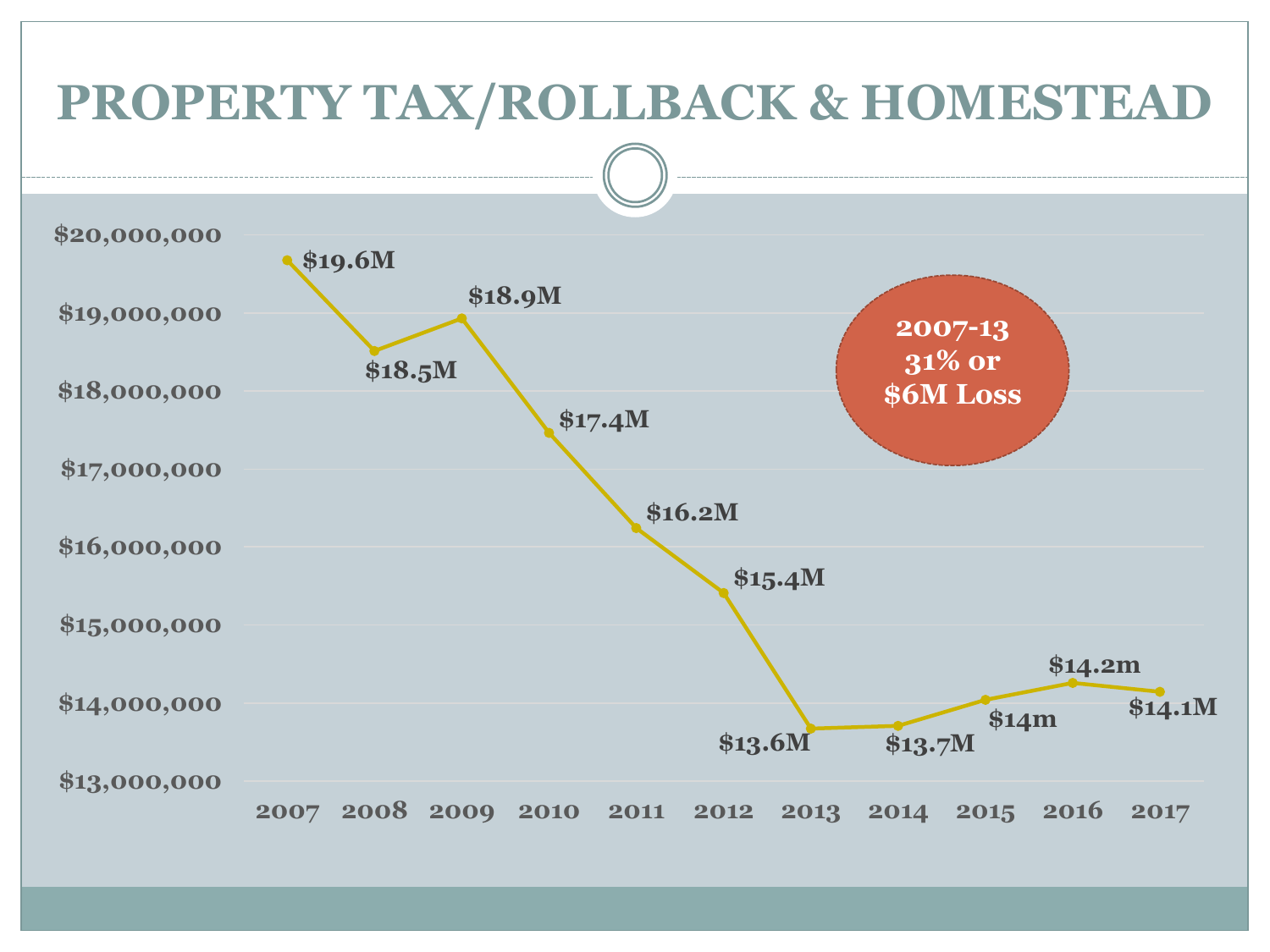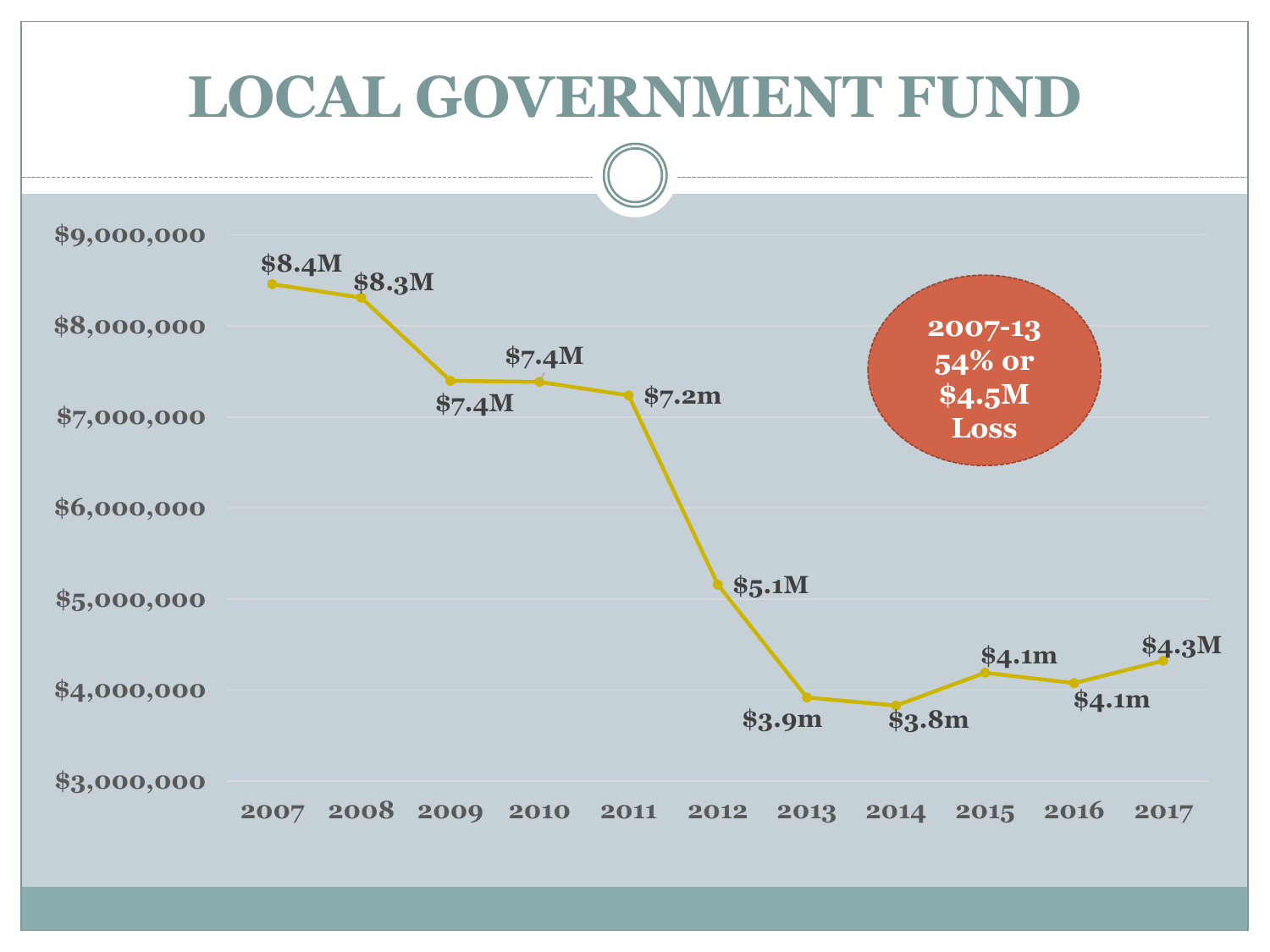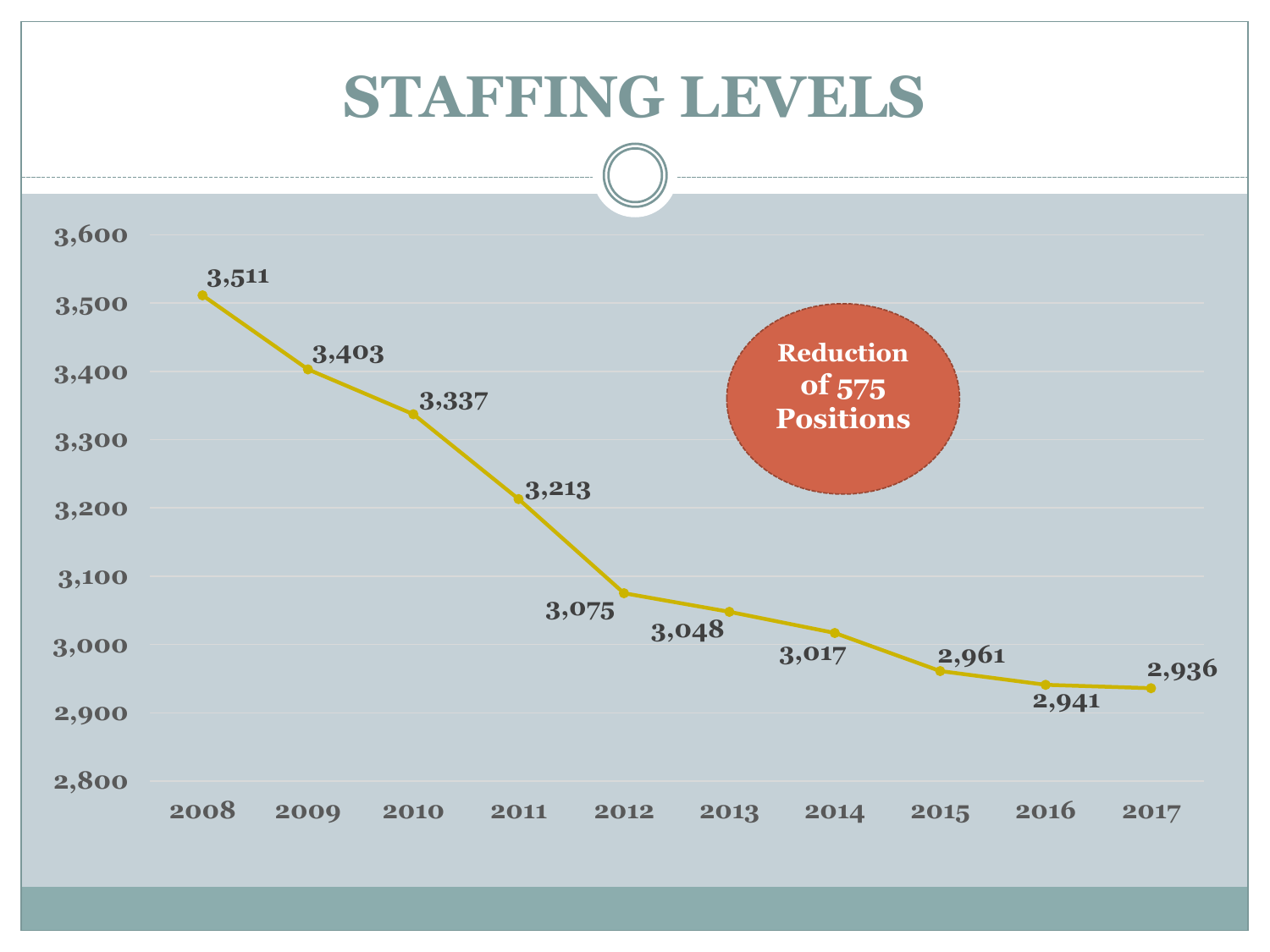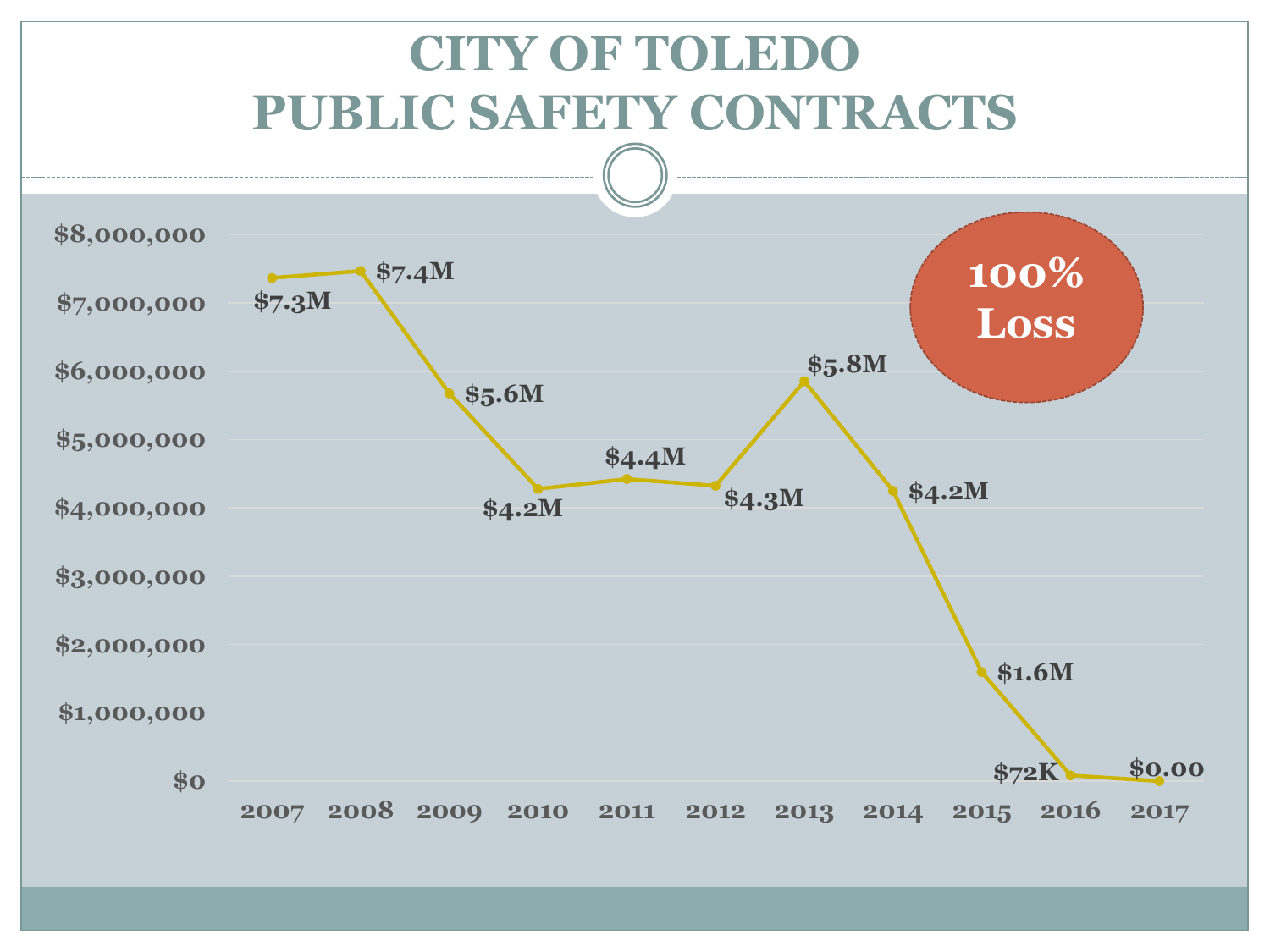### **City of Toledo Criminal Justice Costs shifted to Lucas County**

|                                      | 2014         | 2015        | 2016        | 2017            |
|--------------------------------------|--------------|-------------|-------------|-----------------|
| Lucas County Jail<br>Costs           | \$995,449.75 | \$3,983,119 | \$3,983,119 | \$3,983,119     |
| <b>Work Release</b>                  |              |             | \$550,000   | \$550,000       |
| Pre Trial/Pre<br>Sentence            |              |             | \$865,071   | \$865,071       |
| <b>CCNO</b>                          |              |             | \$1,486,215 | \$5,996,001     |
|                                      | \$995,449.75 | \$3,983,119 | \$6,884,405 | \$11,394,191    |
| <b>Reduced System-</b><br>wide Costs |              |             |             | $(\$3,366,176)$ |
|                                      |              |             |             | \$8,028,015     |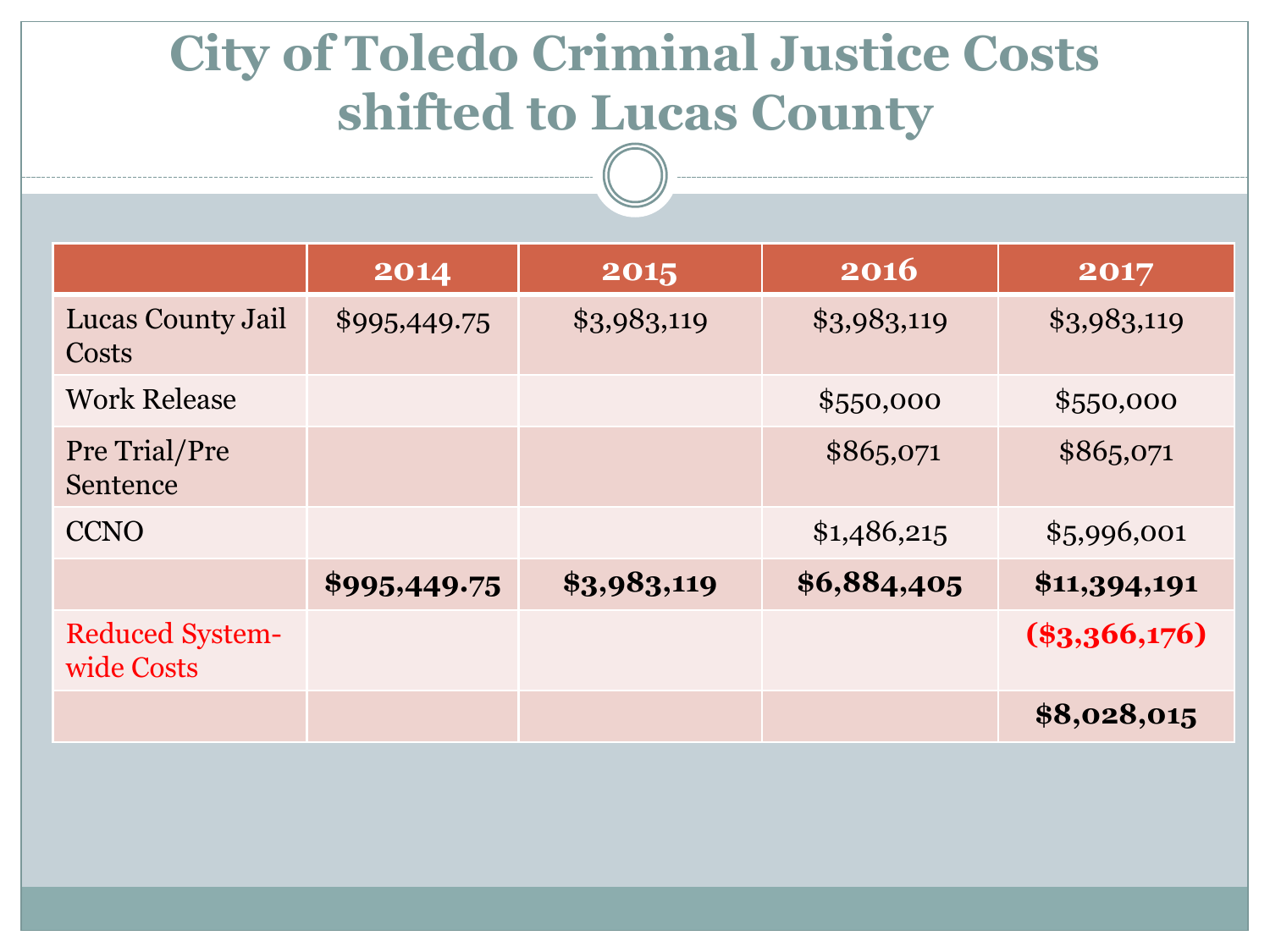| <b>2017 Proposed Budget</b> |                                   |                    |  |  |  |
|-----------------------------|-----------------------------------|--------------------|--|--|--|
|                             | <b>Total Budget \$600,223,450</b> | $\overline{100\%}$ |  |  |  |
| General Fund                | \$1,5,5,2,52,781                  | 25.9%              |  |  |  |
| Non-General<br>Fund         | \$444,970,669                     | 74.1%              |  |  |  |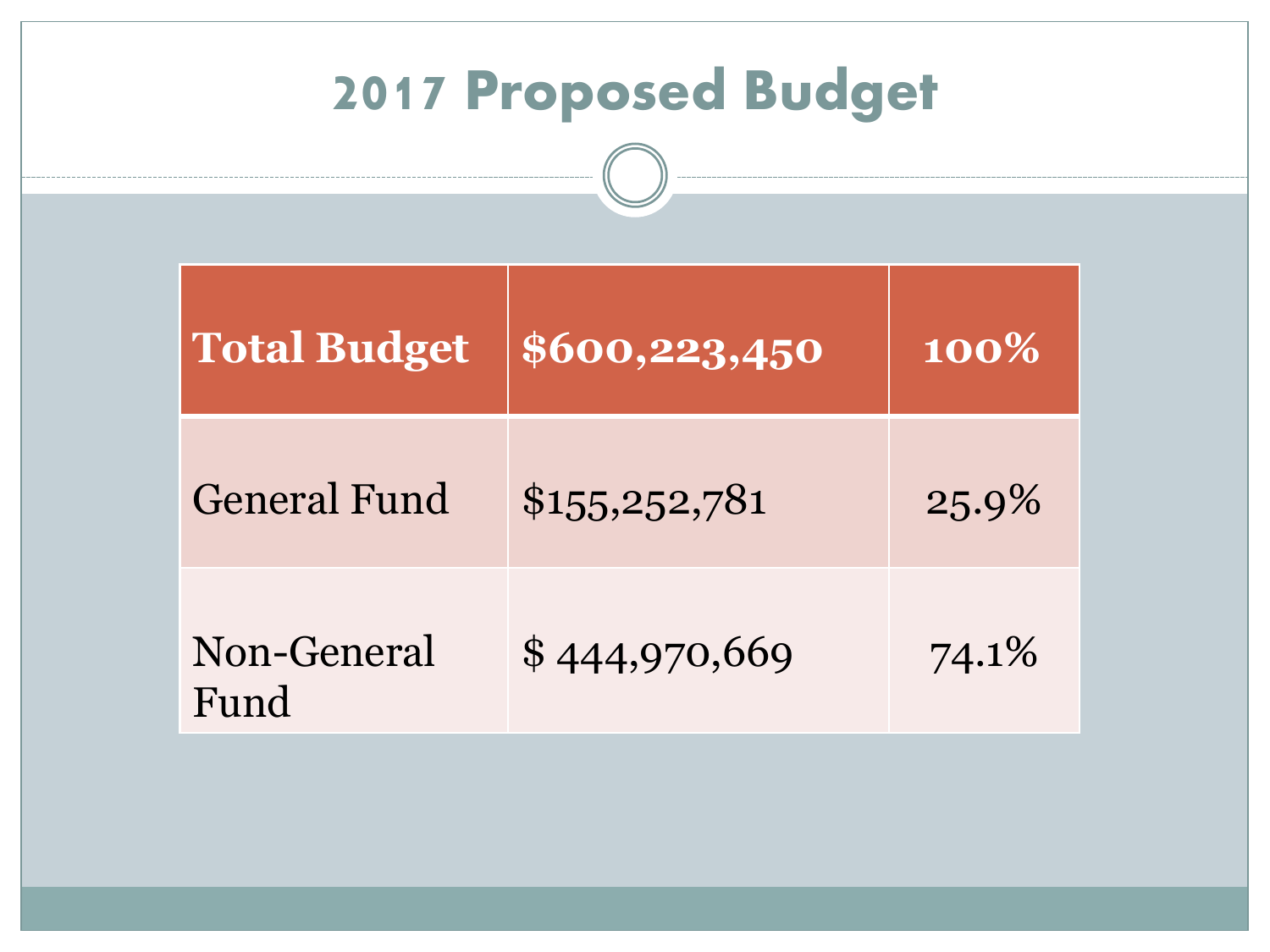# **2017 Revenue Projections**

|                          |    | 2016        |                      | 2017        |             |               |           |
|--------------------------|----|-------------|----------------------|-------------|-------------|---------------|-----------|
| <b>Sales Tax</b>         | \$ | 106,062,835 | $\boldsymbol{\zeta}$ | 104,625,000 | 5           | (1,437,835)   | $-1.4%$   |
| Investment Income \$     |    | 2,321,000   | \$                   | 2,314,500   | \$          | (6,500)       | $-0.3%$   |
| <b>Property Tax</b>      | \$ | 14,257,628  | $\boldsymbol{\zeta}$ | 14,144,000  | 5           | (113, 628)    | $-0.8%$   |
| <b>Conveyance Fees</b>   | \$ | 4,849,663   | \$                   | 4,911,000   | $\zeta$     | 61,337        | 1.3%      |
| <b>Local Gov Fund</b>    | \$ | 4,075,653   | $\boldsymbol{\zeta}$ | 4,321,413   | 5           | 245,760       | 6.0%      |
| <b>Casino</b>            | \$ | 2,567,272   | \$                   | 2,500,000   | $\zeta$     | (67, 272)     | $-2.6%$   |
| <b>COT Public Safety</b> | \$ | 82,346      | $\zeta$              |             | \$          | (82, 346)     | $-100.0%$ |
| <b>Recorder Fees</b>     | \$ | 1,338,982   | \$                   | 1,100,000   | \$          | (238, 982)    | $-17.8%$  |
| <b>Other Fees</b>        | \$ | 5,141,083   | $\varsigma$          | 4,733,250   | $\varsigma$ | (407, 833)    | $-7.9%$   |
| <b>Other Revenue</b>     | \$ | 11,398,959  | \$                   | 10,297,602  | \$          | (1, 101, 357) | $-9.7%$   |
|                          |    |             |                      |             |             |               |           |
| <b>Total</b>             | \$ | 152,095,420 | \$                   | 148,946,765 | <b>\\$</b>  | (3, 148, 656) | $-2.1%$   |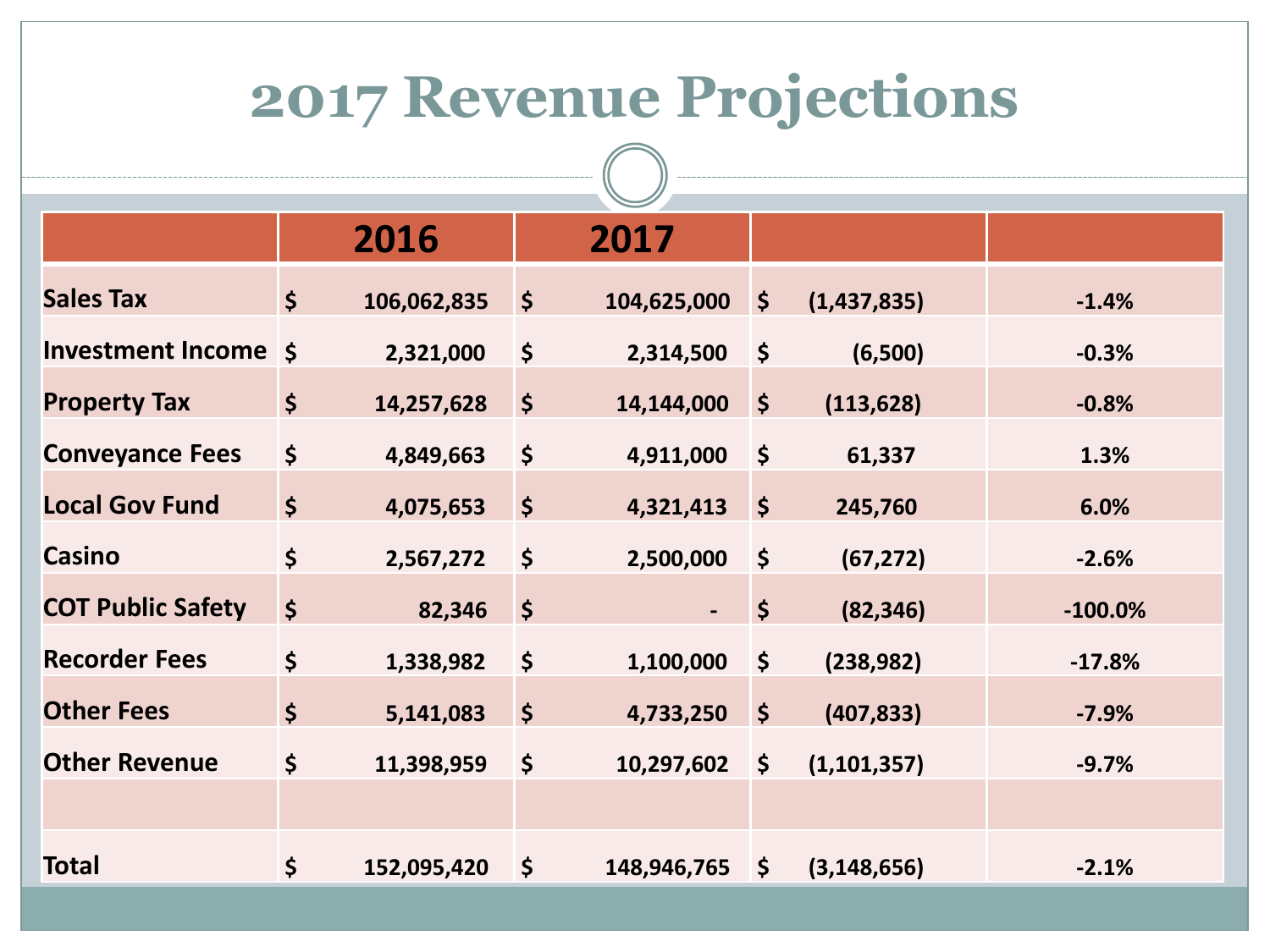# **2017 Proposed Budget**

|                                              | <b>2016 Final</b><br><b>Budget</b> | 2017<br><b>Proposed</b><br><b>Budget</b> | \$ Diff         | % Diff   |
|----------------------------------------------|------------------------------------|------------------------------------------|-----------------|----------|
| Revenue                                      | \$152,095,419                      | 148,946,765                              | $(\$3,148,654)$ | (2.07%)  |
| <b>Expenses</b>                              | $(\$152,036,550)$                  | $(\$155, 252, 781)$                      | \$3,216,230     | $2.12\%$ |
| <b>Fund Balance</b>                          | \$58,869                           | $(\$6,306,016)$                          |                 |          |
| <b>One-Time Transfer</b><br>to GF Reserves   | $(\$58,869)$                       |                                          |                 |          |
| <b>One-Time Transfer</b><br>from GF Reserves |                                    | \$6,309,016                              |                 |          |
| <b>EOY Balance</b>                           | \$0.00                             | \$0.00                                   |                 |          |